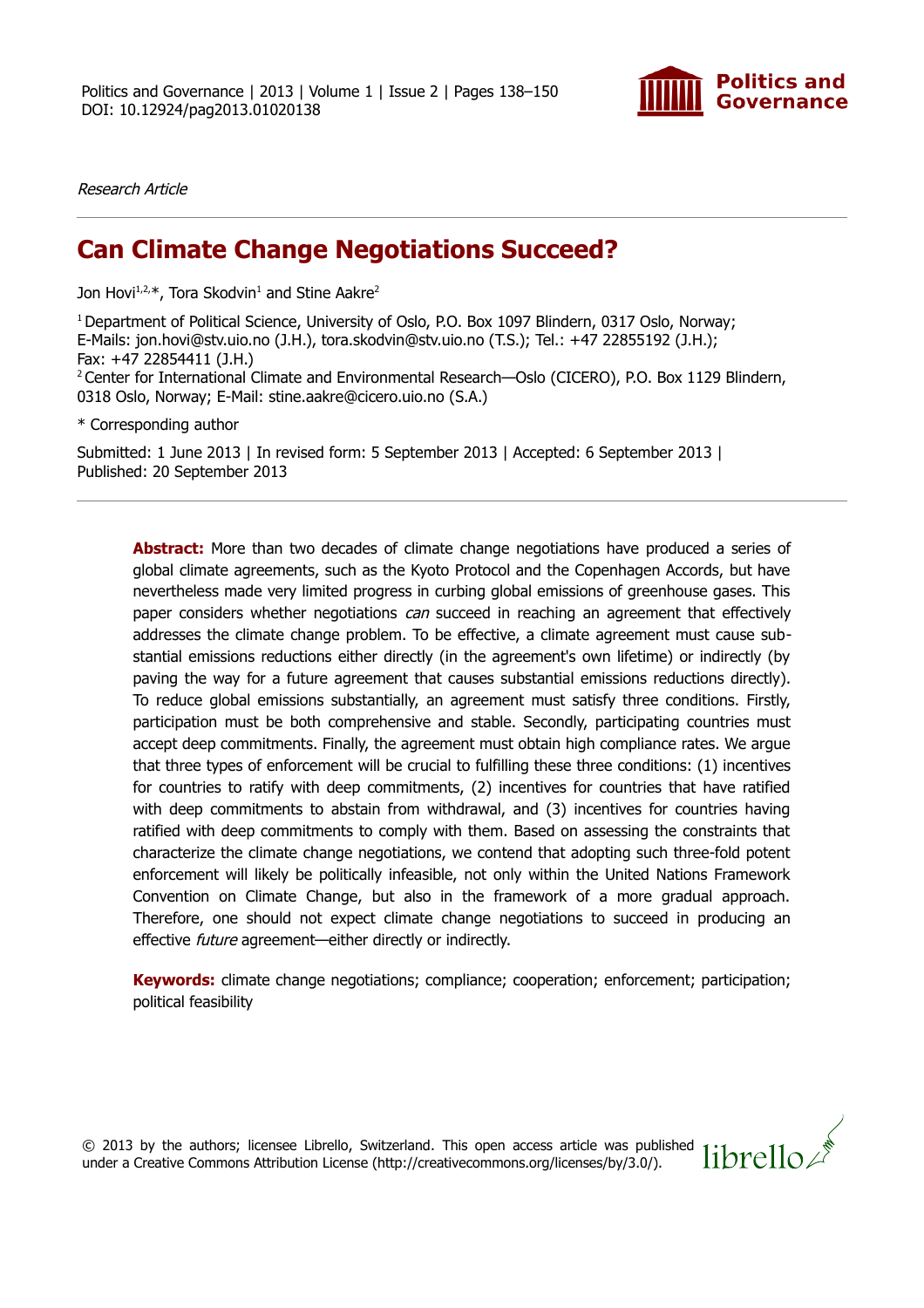## **1. Introduction**

More than 20 years of climate negotiations have produced a series of global climate agreements. Examples include the United Nations Framework Convention on Climate Change (UNFCCC, 1992), the Kyoto Protocol (Kyoto 1, 1997), the Marrakesh Accords (2001), the Bali Road Map (2007), the Copenhagen Accord (2009), and the Durban Platform (2012), to mention only the most important ones.

Of course, these agreements differ significantly. Only the Kyoto Protocol and the Copenhagen Accord are associated with specific commitments concerning emissions reductions or limitations. Whereas Kyoto includes jointly determined and legally binding targets for such reductions or limitations, the Copenhagen Accord entails only unilaterally determined and nonbinding targets that are not even part of the text. The Marrakesh Accords are largely a companion agreement to Kyoto, with specifications concerning the compliance system and the flexibility mechanisms (emissions trading, joint implementation, and the green development mechanism). Finally, the Bali Road Map and the Durban Platform essentially provide aims and guidance for further negotiations.

The many agreements over more than two decades notwithstanding, the climate negotiations have made very little progress in terms of curbing global emissions of greenhouse gases (GHGs). According to the Netherlands Environmental Assessment Agency, global  $CO<sub>2</sub>$ emissions in 2010 exceeded the 2000 level by 33% and the 1990 level by 45% [1]. Hence, if anything, the growth in global emissions is *accelerating*.

What explains this striking lack of progress in the climate negotiations? Considering that the delegations to the UNFCCC Conferences of the Parties consist of highly skilled experts and diplomats, it is unlikely that insufficient knowledge of the problem at hand or lack of innovative proposals for an effective design of the international climate regime explains the lack of progress. It seems far more promising to seek the explanation at the structural level, as this paper does. In particular, we consider whether the constraints faced by the negotiators are so severe that it is unrealistic to expect that they can be overcome. In other words, we consider whether the global climate change negotiations *can* succeed [2].

Providing a meaningful answer to this research question presupposes a clear definition of what success means. It is far from obvious what such a definition should look like; indeed, several conceivable success criteria exist.

A first possible criterion is simply to require that the negotiators reach an agreement (regardless of its contents). Any one of the aforementioned agreements (as well as any other conceivable agreement) would obviously count as a success based on this first criterion. Hence, this criterion is too weak to be interesting.

A second possible criterion is that to count as a

success, the agreement negotiators reach must include commitments for emissions reductions or limitations by at least *some* member countries. In terms of this second criterion, the Kyoto Protocol would count as a success, because it required 36 countries to reduce their annual emissions in the period 2008−2012 by 5.2% on average, compared to 1990 levels.

A third possible criterion is that the agreement's design must make ratification politically feasible in all major countries. According to this criterion, Kyoto cannot be counted as a success, because it was not ratified by the United States, the world's largest emitter of GHGs at the time of the Kyoto meeting. Indeed, President Clinton did not even submit the treaty to the Senate, presumably because it had no chance of obtaining the Senate's consent [3].

Finally, a fourth possible success criterion is that the agreement must be *effective*. An agreement is here deemed effective if it causes substantial emissions reductions either directly (in the agreement's own lifetime) or indirectly (by paving the way for a *future* agreement that causes substantial emissions reductions directly) [4]. In this article, we use this fourth success criterion. We realize that the criterion is not particularly precise; however, for our purposes it is not of great importance whether reducing emissions "substantially" means meeting the 2°C target (see the next section), meeting a 3°C target, or meeting some other precise target. The point is that, according to this criterion, a successful agreement must be either directly or indirectly effective. Obviously and as already noted, the aforementioned agreements do not even come close to being directly effective—individually or collectively. Moreover, they do not include institutional arrangements that make them indirectly effective either. If anything, current UNFCCC rules hinder rather than spur substantial global emissions reductions. For example, the 1995 Berlin Mandate introduced the principle that UNFCCC parties should "protect the climate system in accordance with their common but differentiated responsibilities and respective capabilities" [5]. This principle places the responsibility for undertaking emissions reductions squarely on the Annex I countries, which are currently responsible for only about 40% of global emissions.

We proceed as follows: in Section 2 we point out some reasons why the climate change problem is so difficult to solve. In Section 3 we consider the prospects for a directly effective climate agreement. In particular, we maintain that the key to a directly effective climate agreement is potent enforcement, and contend that potent enforcement is politically infeasible in the global UNFCCC framework. In Section 4 we address the prospects for an indirectly effective agreement, arguing that obtaining substantial global emissions reductions through a more gradual (or clublike) approach is also politically infeasible. Finally, in Section 5 we conclude.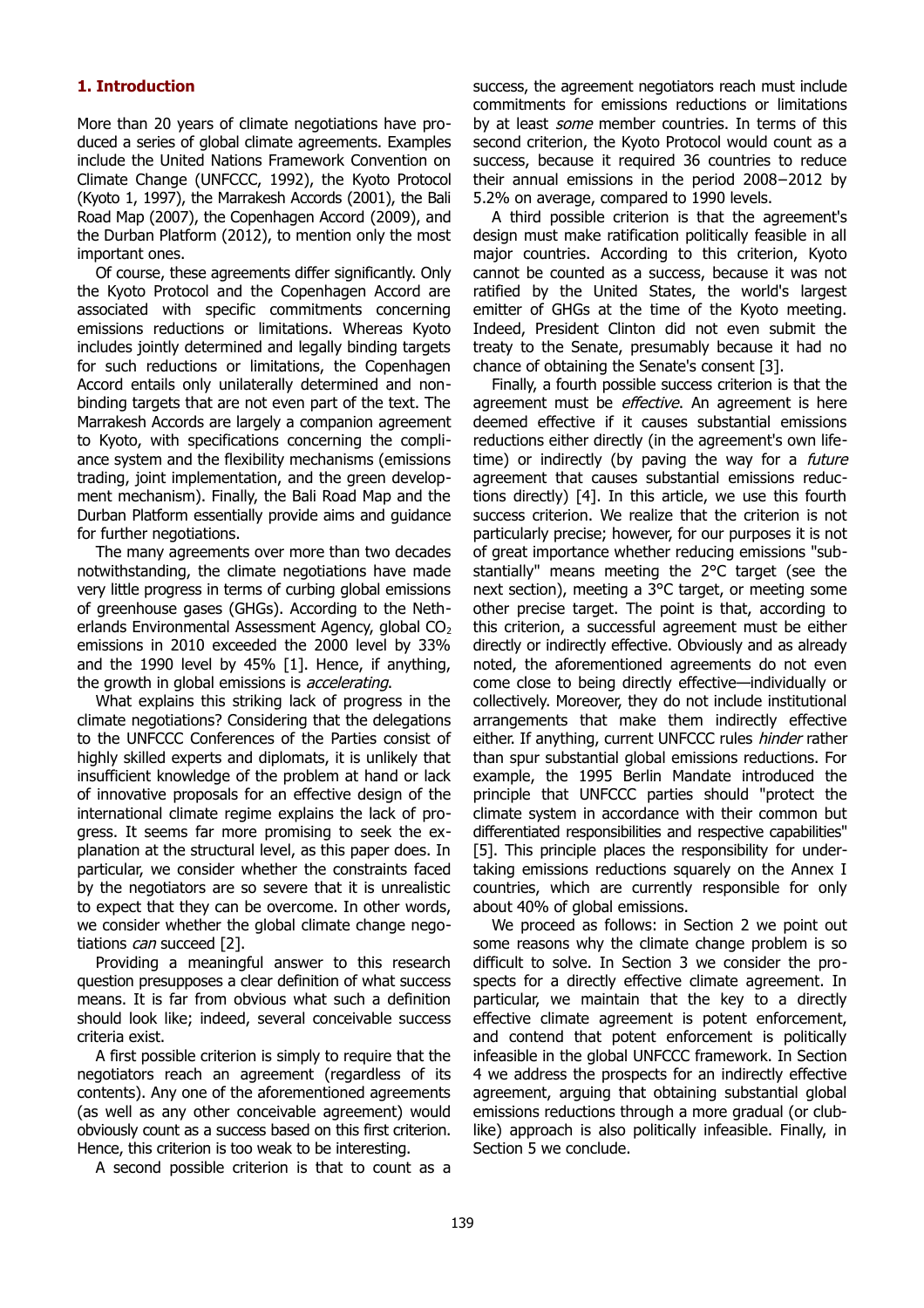#### **2. Why Is the Climate Change Problem so Difficult to Solve?**

The climate change problem is complex in both scientific and political terms. Over the last two and a half decades, much energy has been invested in assessing its scientific aspects. The Intergovernmental Panel on Climate Change (IPCC) was established in 1988, and has since published regular assessments of state-of-the-art knowledge on the climate system's physical aspects, assessments of countries' socioeconomic vulnerability to climate change, and assessments of adaptation and mitigation options. While this process has met criticism (e.g., [6]), policymakers seem largely to have accepted the IPCC's conclusion that anthropogenic emissions of GHGs are associated with a risk of human-induced climate change. In 2009, for instance, climate negotiators at the Copenhagen meeting (the 15th Conference of the Parties to the Climate Convention, COP-15) recognized "the scientific view that the increase in global temperature should be below 2 degrees Celsius" (Copenhagen Accord, paragraph 1). Policymakers further agreed that "deep cuts in global emissions are required according to science" and that they would "take action to meet this objective [the 2°C target, authors]" (Copenhagen Accord, paragraph 2) [7]. So far, however, policymakers have been unable to agree on how to achieve the necessary emissions reductions to meet this target.

Several factors contribute to making the climate change problem difficult to solve. Firstly, climate mitigation resembles a global public good. Thus, no country can be excluded from enjoying the benefits of climate mitigation, even if it fails to contribute to such mitigation. This aspect of global public goods means that most of the benefits from a country's own mitigation efforts go to others. Indeed, a major motivation for a country to participate in climate cooperation is to ensure that the net costs of its own mitigation efforts are outweighed by the benefits it derives from mitigation efforts in other countries. Moreover, the contributions of most individual countries to climate mitigation, especially those of small countries, matter little for the global climate. For example, even if Norway were to eliminate all of its emissions of GHGs, global emissions would become only about 0.15% smaller than if Norway were to continue business as usual. The effect on global warming would thus hardly be noticeable.

Secondly, a significant time lag exists between the costs of implementing GHG emissions reductions and the benefits of climate mitigation effects. While costs are incurred immediately, it may take decades until a measure's benefits take effect [8]. In contrast, policymakers typically have a much shorter time perspective and tend to favor measures associated with immediate benefits and delayed costs. Policymakers will always have good reasons for delaying action on long-term problems; in particular, they will often want to prioritize more immediate societal challenges (e.g., the financial

crisis, the debt crisis, health care, seniors' welfare, etc.). Furthermore, depending on how long climate benefits take to materialize, not all the people carrying the costs will enjoy the benefits. This disparity might cause policymakers to delay action.

These two factors imply that the climate change problem involves a free-rider problem. Actors have strong incentives to enjoy the benefits of other actors' mitigation efforts while not contributing to mitigation themselves. Climate mitigation will thus likely be provided only in suboptimal quantities.

Thirdly, GHG emissions reductions on the scale necessary to solve the climate change problem are very costly because almost all economic activities are associated with GHG emissions. Of course, some climate measures may be economically beneficial in their own right. For instance, investments in renewable energy and energy efficiency may create new jobs, reduce energy costs, and increase energy security. Therefore, many countries have adopted climate measures even in the absence of an international agreement. These types of measures, however, are insufficient to generate the scope of emissions reductions required for effective climate mitigation. Moreover, which climate measures are economically beneficial is strongly linked to country-specific economic conditions. Thus, an effective international agreement must require countries to implement emissions reductions beyond the scope of measures that are beneficial in their own right within the framework of each country's economy. It must also include costly reduction measures even for the most carbon-intensive sectors. At that point, conflicts over burden sharing set in and incentives to free ride take effect. Climate measures that are beneficial in their own right, therefore, do little to help overcome the barriers to global collective action. On the contrary, they may arguably contribute to legitimize free riding.

The current energy and climate policy debate in the EU illustrates the continuing significance of emissions reduction costs. The EU has pursued ambitious climate policies for more than a decade and has had an operative Emissions Trading Scheme (ETS) since 2005. Nevertheless, the costs associated with ambitious climate policies are still a key concern in the climate and energy policy debate. In May 2013, the EU heads of state declared that "EU policy must ensure 'competitive' energy prices" and recognized a need to diversify the EU's "indigenous energy resources" to include not only renewable energies but also coal, nuclear power, and shale gas. German member of the European Parliament, Holger Krahmer responded, "for the first time, rising energy costs and the declining competitiveness of the European economy will be rated higher than obviously unenforceable global climate change ambitions" [9]. Moreover, the director of BUSINESSEUROPE blamed "the cost of climate policies—such as the ETS, renewable energy support schemes, and the structure of electricity markets—for the bloc's flagging economy" [9].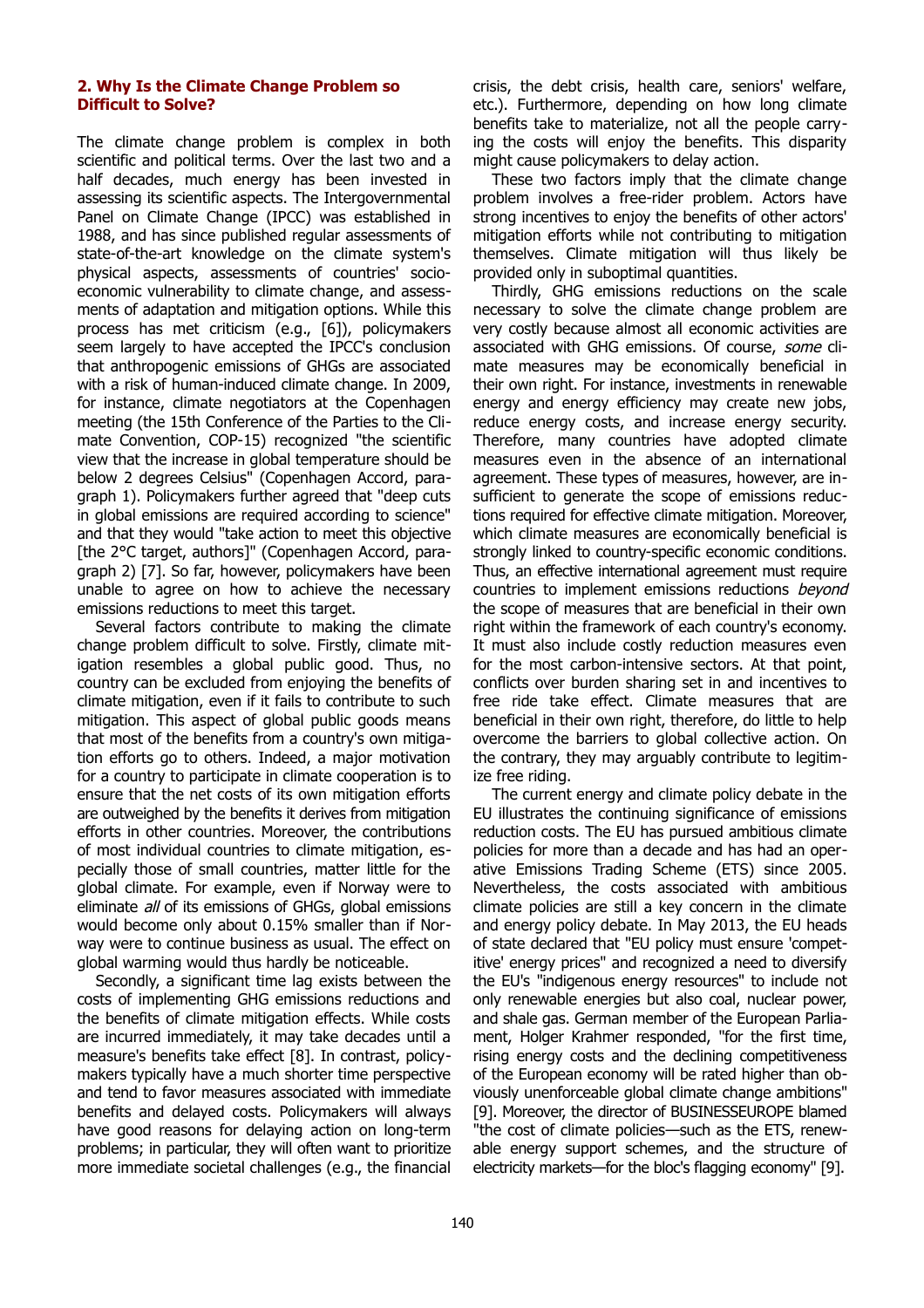The costs associated with GHG emissions reductions imply that the free-rider problem is even more severe for the climate problem than for other environmental problems. The point is well illustrated by Canada's Environment Minister, Peter Kent, who justified Canada's withdrawal from the Kyoto Protocol in the following way: "the transfer of \$14 billion from Canadian taxpayers to other countries—the equivalent of \$1,600 from every Canadian family—with no impact on emissions or the environment. That's the Kyoto cost to Canadians" [10]. Given that actors will likely implement the least costly measures first, moreover, the cost of new measures will tend to increase, which reinforces incentives to free ride.

Fourth, domestic politics tend to give the upper hand to opponents of implementing climate mitigation measures. Whatever few benefits such measures provide to domestic constituents are long-term, vague, and highly dispersed. They thus give little incentive for political action. In contrast, costs are often nearterm, salient, and highly concentrated. They are thus more likely to result in efforts to influence policymakers (e.g., [11]).

Finally, a number of strong asymmetries further aggravate the climate change problem. Countries vary greatly concerning their historical responsibility for causing the problem, concerning their sensitivity to climate change, and concerning their capacities for mitigation and adaptation. These asymmetries partly explain why debates about justice or equity tend to be contaminated by "self-serving bias", that is, countries tend to invoke distributional principles that favor themselves. These asymmetries make difficult a consensus on what a just climate agreement would look like, and make justifying free-riding behavior easy.

Given all these factors, the Kyoto Protocol (Kyoto 1) was unsurprisingly associated with several types of free riding [12]: firstly, the United States did not ratify. Secondly, Canada ratified but subsequently withdrew from the agreement. Thirdly, "hot air" countries such as Belarus, Russia, and Ukraine participated with rather lenient emissions control commitments. Fourthly, developing countries (including countries such as China and India) participated without emissions control commitments. Finally, some countries may have participated without complying (fully) with their commitments. Whether some did (and if so, which ones) is not known at the time of writing. Kyoto 1, moreover, imposed relatively small emission cuts on Annex I countries [13] (and none at all on other member countries). A future agreement with a higher ambition level would give actors even stronger incentives to free ride.

#### **3. The Feasibility of a Directly Effective Climate Agreement**

To be effective (in the sense outlined in Section 1), a new climate agreement must cause substantial global

emissions reductions either directly or indirectly. Here we focus on the prospects for a directly effective agreement, while we consider the prospects for an indirectly effective agreement in Section 5.

## 3.1. Conditions for a Directly Effective Climate **Agreement**

To cause substantial global emissions reductions directly, an agreement must satisfy three main criteria. Firstly, participation must be both comprehensive and stable. While it may be difficult to specify exactly what counts as comprehensive, the number of participating countries is clearly less important than the participating countries' share of global GHG emissions. Whereas emissions in tiny countries such as Lichtenstein, San Marino, and Andorra are largely inconsequential for global warming, the G20 countries are responsible for approximately 80% of global emissions [14]. Thus, a new climate agreement ratified by all G20 countries would go far towards satisfying the comprehensiveness condition. However, even an agreement with comprehensive membership may not be very helpful unless the membership is also stable: the ratifiers must remain members throughout the agreement's lifetime. For example, the Kyoto Protocol was unstable in the sense that Canada withdrew in December 2011. Moreover, other countries participating in Kyoto 1 have followed Canada's example by making clear they will not participate in Kyoto 2.

Secondly, participating countries must accept *deep* commitments, that is, they must promise substantial emissions reductions. It is well known that some international environmental agreements (IEAs) are shallow, in that participants promise little more than business as usual [15,16]. In contrast, to be effective, a climate agreement must require participants to deviate extensively from business-as-usual emissions trajectories. Because almost all economic activity entails GHG emissions, such deviations will likely be very costly (e.g., [17]).

Finally, the agreement must display high compliance rates, that is, participating countries must actually implement their deep commitments. The more costly such implementation, the less likely that high compliance rates will emerge (other things being equal).

Given the strong incentives for free riding (see Section 2), it is unlikely that all of these three conditions can be fulfilled in a new climate agreement unless that agreement includes potent enforcement measures.

#### 3.2. The Key to an Effective Agreement: Potent **Enforcement**

While "enforcement" is often defined in terms of negative incentives ("sticks"), we here follow Breitmeier et al. [18], who broaden the enforcement concept to include positive incentives ("carrots") as well. We thus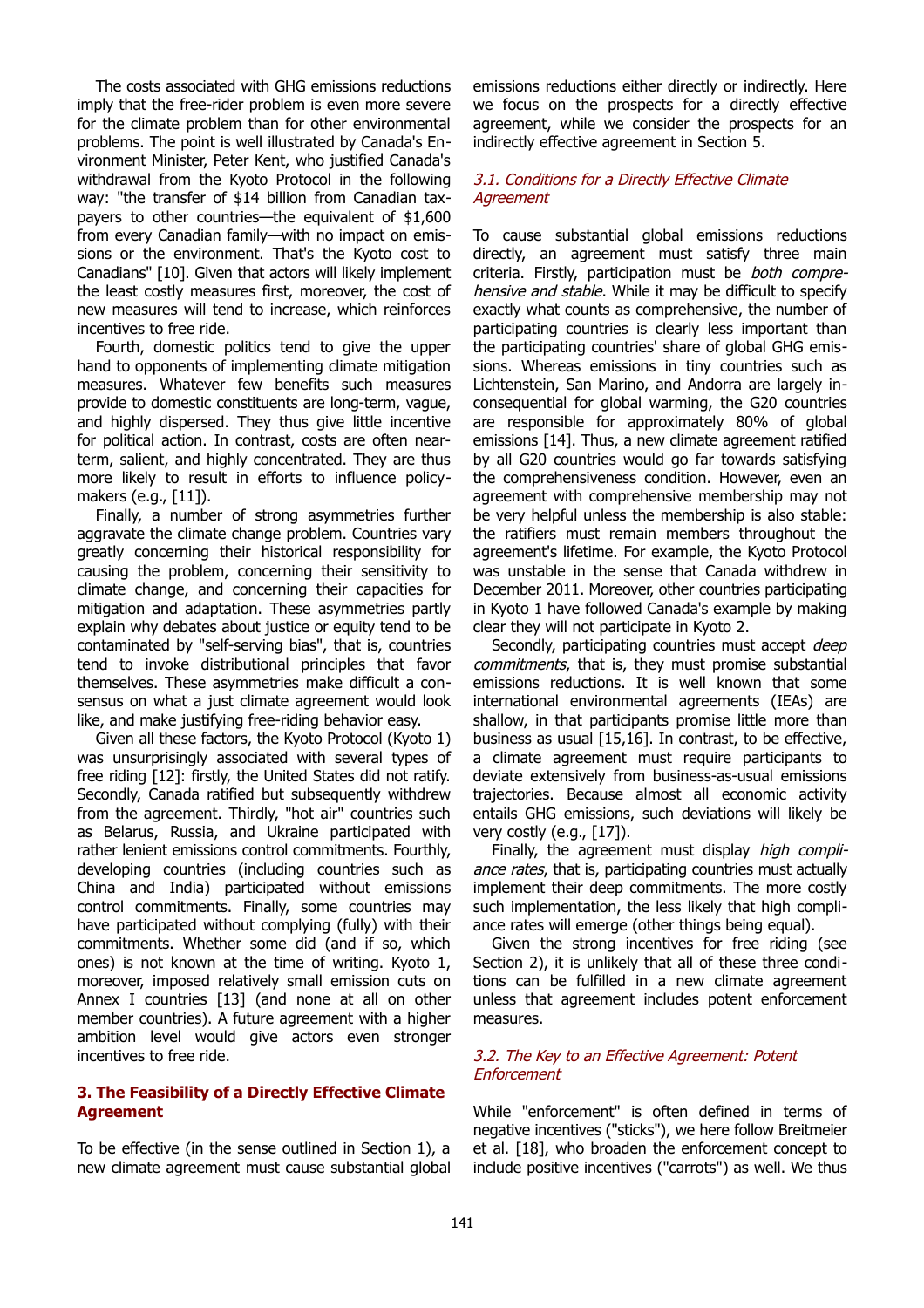define "enforcement" as the promise, threat, or actual use of positive or negative incentives to induce countries to behave (or abstain from behaving) in a certain way [19].

An effective climate agreement will require three types of enforcement: (1) incentives for countries to ratify with deep commitments, (2) incentives for ratifiers with deep commitments to abstain from withdrawal, and (3) incentives for ratifiers with deep commitments to comply with them.

Including measures for these three types of enforcement is not enough, however. The enforcement measures must also be potent, that is, they must be able to actually modify the behavior of would-be free riders. Such ability requires that enforcement measures be both credible and sufficiently big. Sticks are sufficiently big if would-be free riders would rather refrain from free riding and go unpunished than free ride and suffer punishment. Carrots are sufficiently big if wouldbe free riders would rather refrain from free riding and receive the promised reward than free ride and not receive it.

Stick measures are credible if other participants (or an enforcement institution erected and empowered by participants) can be expected to actually use them against free-riding countries. Similarly, carrot measures are credible if other participants (or an enforcement institution) can be expected to actually provide them to countries that do not free ride.

We emphasize that including one or two types of enforcement, but not the third, will likely be of limited help. For example, an agreement that includes potent type 2 and type 3 incentives, but not potent type 1 incentives, would likely face great difficulties in persuading all major countries to ratify (or at least to ratify with deep commitments). Similarly, an agreement that includes potent type 1 and type 3 incentives, but not potent type 2 incentives, would likely experience considerable withdrawals. Finally, an agreement that provides potent type 1 and type 2 incentives, but not potent type 3 incentives, would likely witness widespread noncompliance.

In short, were an ambitious climate agreement to include only one or two types of potent incentives, enforcement would largely shift free-riding behavior from categories for which the agreement includes potent enforcement (say, noncompliance and withdrawal) to categories for which the agreement provides no enforcement (say, nonratification or ratification with a shallow commitment). Enforcement would then add little to the agreement's effectiveness (e.g., [20]). An effective climate agreement must therefore block all escape options for would-be free riders by providing potent enforcement of all three types.

While potent enforcement is essential for an effective climate agreement, it is not equally important for making other IEAs effective. Although only relatively few IEAs include potent enforcement measures, it is well known (e.g., see [21]) that many IEAs experience

high compliance rates (however, it is also true that some IEAs have witnessed considerable noncompliance —the Gothenburg Protocol under the Convention on Long-range Transboundary Air Pollution provides an example). At least four factors may explain high compliance rates in IEAs without potent enforcement (e.g., see [22]). Firstly, IEAs aiming to solve a coordination game rather than a social dilemma game provide no incentives for noncompliance. Secondly, we should also expect high compliance rates for shallow dilemma-game IEAs, where member countries are committed to little more than business as usual. Thirdly, even deep dilemma-game IEAs may obtain high compliance (and participation) rates if the problem size is moderate, so that compliance costs are also moderate. In such cases, the legal principle of pacta sunt servanda and other cooperation norms may well overcome the incentive to free ride. Finally, in dilemma-game IEAs without potent incentives to ratify, would-be free riders will likely opt out of the agreement, meaning that only countries able and willing to fulfill their commitments will participate. Importantly, climate change constitutes a large and extremely malign social dilemma that involves very high costs because virtually all economic activities entail GHG emissions (see Section 2). The need for potent enforcement will therefore likely be considerably larger for an (ambitious) climate agreement than for almost any other IEA.

## 3.3. Kyoto: A Climate Agreement without Potent Enforcement

The requirement that enforcement must be potent might seem self-evident; however, Kyoto's enforcement system illustrates that enforcement institutions might fall significantly short of meeting the requirement that an effective agreement must include potent incentives of all three types.

Firstly, while Kyoto (or rather, its companion agreement, the Marrakesh Accords from 2001) included incentives for compliance enforcement (type 3 incentives), it did not include incentives for countries to abstain from withdrawal (type 2 incentives). Hence, Canada could essentially withdraw from Kyoto at little or no cost.

Secondly, neither the Kyoto Protocol nor the Marrakesh Accords includes any incentives for inducing countries to ratify Kyoto. Such incentives were nevertheless used informally by some Kyoto members vis-à-vis some other Annex I countries. In particular, while initially hesitant, Russia eventually ratified Kyoto in return for the EU's dropping its objections against Russia's joining the World Trade Organization [23]. After the United States' repudiation, Kyoto could not have entered into force without Russian ratification, because entry into force required ratification by at least 55 countries responsible, in total, for at least 55% of the 1990 emissions in Annex I countries. After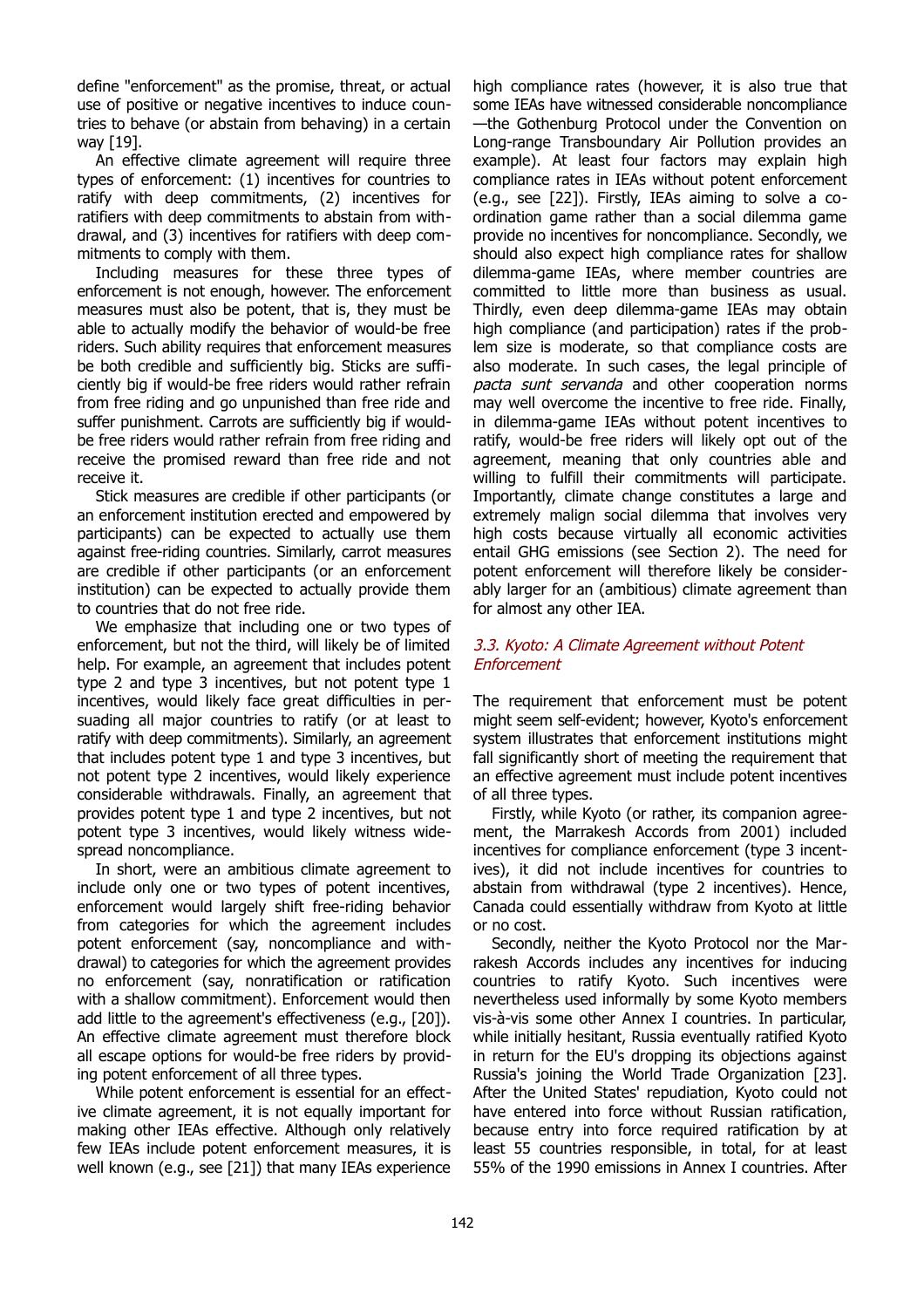the U.S. repudiation of Kyoto, the latter requirement could not be met without Russian ratification.

Finally, the compliance incentives included in the Marrakesh Accords suffer from severe problems. The Accords specify that countries failing to submit sufficient permits to cover their emissions in the first commitment period (2008–2012) face two main consequences:

- 1. They must compensate for their excess emissions in the second commitment period (which has now been set to 2013–2020). Moreover, in the second commitment period, noncompliant countries must reduce their emissions by an additional 30% of their surplus in the first commitment period. These emissions reductions come on top of whatever noncompliant countries' emissions reductions commitments might be for the second commitment period;
- 2. They will have their eligibility to participate in emissions trading suspended until this eligibility is reinstated by the Enforcement Branch of the Compliance Committee. In practice, suspension means that they will be unable to sell (but can buy) emission permits.

A main problem with the first consequence is that it essentially requires noncompliant countries to punish themselves [17]. Furthermore, this self-punishment requirement is voluntary in a three-fold sense. Firstly, the obligation to undertake additional emissions reductions is not legally binding. Secondly, no secondorder punishment exists for failure to implement the punishment. In other words, noncompliant countries risk nothing for failing to punish themselves. Thirdly, the consequence presupposes that noncompliant countries will voluntarily continue as members in the second commitment period. Noncompliant countries can thus escape punishment by simply withdrawing from the treaty. As already mentioned, Canada withdrew from Kyoto before the first commitment period ended, whereas several other countries (Belarus, Japan, New Zealand, Russia, and Ukraine) have declined to participate in Kyoto 2.

The second consequence does not rely on selfpunishment, because the climate regime controls who can and who cannot legitimately participate in emissions trading. Indeed, emissions trading makes little sense unless approved by the climate regime. Nevertheless, even this consequence lacks "bite": to sell emissions permits, a country must have a surplus of permits. In contrast, a noncompliant country will have a deficit of permits and will thus have no permits to sell. At best, therefore, the second consequence contributes to preventing noncompliant countries from illegally selling permits they do not have.

Because Kyoto's enforcement system is so lacking in potency, it is practically useless as a deterrent of excess emissions and will unlikely have much influence on member countries' compliance. However, in the

case of Kyoto, the absence of potent enforcement may not have made much of a difference. Firstly, Kyoto aimed only at moderate emissions reductions (on average about 5.2% reduction in Annex I countries, compared to 1990 levels); thus, incentives for noncompliance were correspondingly moderate.

Secondly, the economic downturn following the financial crisis contributed significantly to limiting emissions in the 2008–2012 period, thereby reducing the cost of compliance in Kyoto's first commitment period even further.

Thirdly, for many or even most of the 36 countries with a legally binding emissions reduction or limitation commitment we should expect high compliance rates for reasons that have nothing to do with Kyoto's enforcement system. Twenty-seven of these 36 countries are EU members and 3 additional countries are members of the European Economic Area (EEA). The EU has strong ambitions to act as an international leader on climate change mitigation, and can rely on far more potent means of enforcement than Kyoto can. Examples include the European Court of Justice and the very potent enforcement measures included in the EU ETS (e.g., see [24]). Moreover, of the remaining six Kyoto countries with a binding emissions reduction or limitation commitment, three (Belarus, Russia, and Ukraine) received a large surplus of permits ("hot air") because of their transition to a market economy following the fall of the communist regimes around 1990 (the same is true for the eight former communist countries that are now EU members). Thus, these countries did not have to actively limit their emissions to reach compliance. Also, Japan was probably exceptionally motivated to comply because of the name and origin of the Kyoto Protocol.

Finally, participation in Kyoto was completely voluntary in that no incentives were included for ratification or against withdrawal. Countries that participate voluntarily in an IEA will likely display a reasonably high motivation for compliance [25].

All these factors suggest that Kyoto enjoyed quite favorable conditions concerning compliance rates. Nevertheless, based on emissions data excluding land use, land use changes, and forestry (LULUCF) for the 2008–2010 period, Haita found that no less than 15 member countries had on average exceeded their yearly national quota ([26], p. 2). Seemingly, for at least some of them, only creative accounting or massive acquisition of credits through emissions trading, joint implementation, and the clean development mechanism in the commitment period's final two years would make compliance possible [27].

That Kyoto struggled to achieve high compliance rates despite the many favorable conditions underlines the importance of potent enforcement. To ensure comprehensive and stable participation in a more effective future climate agreement, incentives for ratification with deep commitments and incentives against withdrawal may be necessary. Countries induced to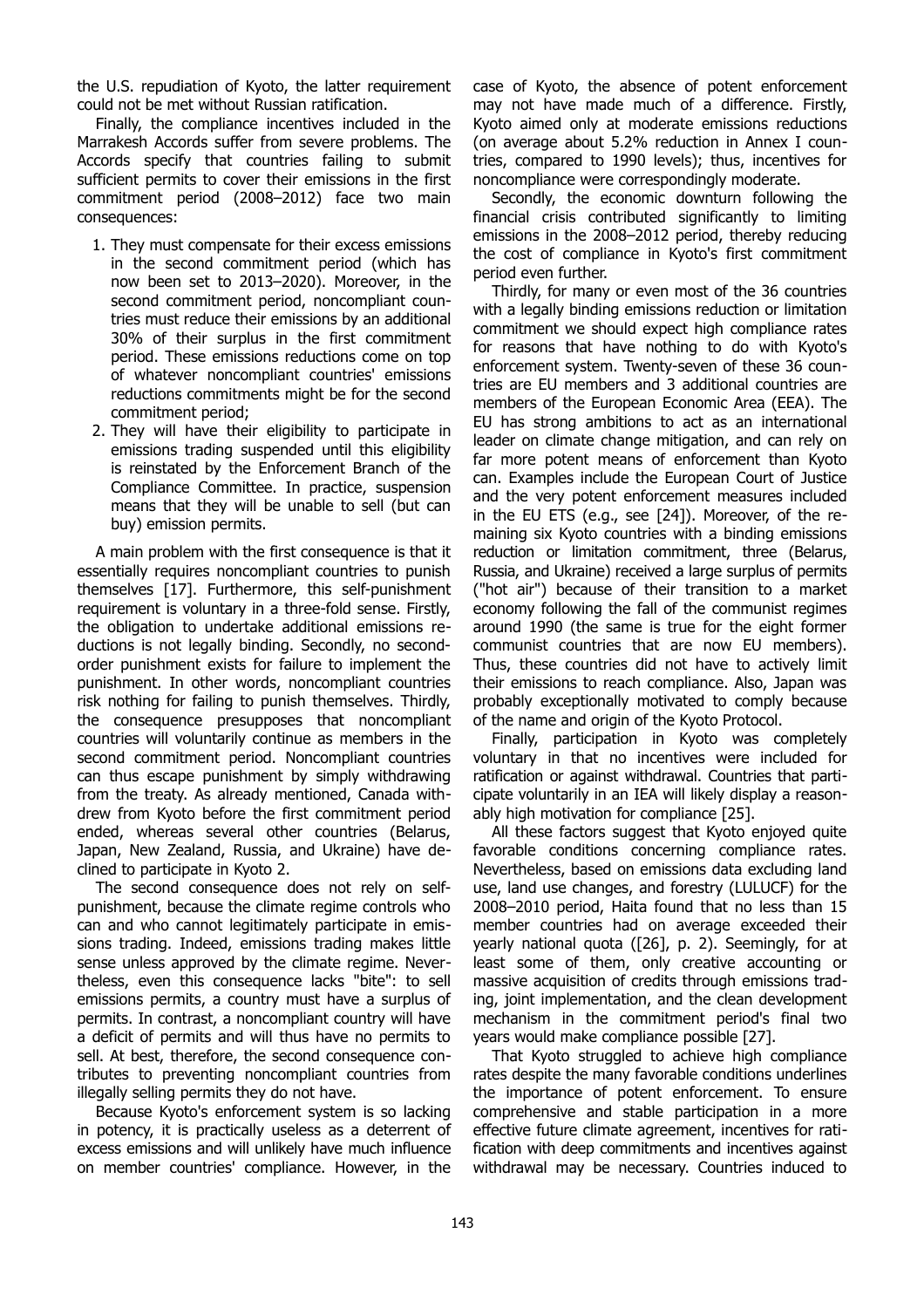participate through such incentives may well drag their feet concerning compliance unless the agreement also includes potent compliance enforcement. Hence, including incentives for ratification and against withdrawal will likely enhance the need for compliance enforcement [24,28]. This hypothesis is consistent with our earlier claim that including only one or two forms of enforcement—but not all three—will unlikely add much to an agreement's effectiveness.

## 3.4. Potent Enforcement: An Example

If Kyoto's enforcement system is impotent, what might a potent enforcement system look like? Proposed alternatives include enforcement via GHG abatement reductions, trade restrictions, or by restricting access to R&D cooperation. However, such systems often fail to meet the conditions for a potent enforcement system discussed in Section 3.2, and would therefore be incapable of deterring free riding [29]. This section considers an example of a simple yet potent enforcement system that could in principle be incorporated into a new climate agreement. Based on deposits, this system would provide big and credible incentives for compliance and could easily be adapted to provide equally big and credible incentives against withdrawal. However, although in theory the system could also be designed to provide big incentives for ratification with deep commitments, these incentives would unlikely be credible in practice. The system would therefore require that other measures (e.g., some kind of trade restrictions) be added to provide potent incentives for ratification with deep commitments.

Several scholars (e.g., [29-35]) have considered possibly enforcing a new climate agreement through a deposit-refund system. The design of such a system must take into account the type of climate agreement concerned; here we consider a design for a cap-andtrade agreement (e.g., [29,36]). Essentially, each member country must (1) deposit a significant sum of hard currency at ratification and (2) make additional periodic deposits until the commitment period begins. When it ends, a country that makes all required deposits and meets its emissions limitation target will receive a full refund. In contrast, a country that fails to make further required deposits or fails to reach its target will lose all or part of its existing deposits, depending on the degree of its noncompliance. Provided that for each country the total deposits exceed the cost of reaching the target, this depositrefund system will effectively deter excess emissions.

As an instrument for compliance enforcement, a deposit-refund system has several advantages [29]. Firstly, it is simple. Whereas Kyoto's compliance enforcement system is fairly complex, almost anyone can understand a system whereby excess emissions will entail loss of deposits. Secondly, unlike Kyoto's reliance on self-punishment, confiscation of deposits does not require self-damaging cooperation by the

country concerned, because the climate regime will control deposits. Thirdly, provided that each country's total deposits exceed its costs of reaching its target, the punishment for noncompliance will be sufficiently big: fulfilling commitments and receiving a full refund will be better than being noncompliant and forfeiting (part of) deposits. Finally, the threatened punishment will also be credible: punishing a noncompliant party will benefit other parties individually as well as collectively.

Under Kyoto, a noncompliant country could escape punishment simply by withdrawing (as Canada did). In contrast, a deposit-refund system could easily be designed to make such escape unprofitable. For example, the agreement could specify that upon withdrawing, a member country forfeits some (or even all) of its deposits.

What about incentives for ratification? In theory, a deposit-refund system may also be designed to induce countries to ratify. In particular, in a symmetric setting (i.e., all countries are identical), a clause could specify that the treaty will not enter into force until all countries have ratified with deep commitments and made the required deposits [29]. Such a clause would effectively make free riding by not ratifying (or by ratifying without a deep commitment) infeasible.

In practice, however, a deposit-refund system is implausible as an instrument for inducing ratification. Firstly, the climate change problem is entangled in many and serious asymmetries (e.g., [37]), which makes requiring all countries to participate extremely impractical. Secondly, the multiple asymmetries make unlikely a consensus on relaxing the universal participation requirement: permitting some (major) countries to free ride would unlikely obtain unanimous consent. Thirdly, relaxing the unanimous ratification requirement could undermine the incentive to join; indeed, if an agreement requires only partial participation and does not provide other incentives for participation, a depositrefund system could even undermine cooperation [34,35]. Fourthly, it may not be credible that if one country declines to make the deposit required upon ratification, other countries will abstain from cooperating among themselves. Yet, in a deposit-refund system, the incentive to ratify and make deposits critically hinges on such credibility. Finally, countries facing serious liquidity problems (e.g., several southern European countries) may be particularly reluctant to participate in a climate treaty based on a depositrefund system.

In conclusion, a deposit-refund system could provide sufficiently big and credible incentives for compliance and against withdrawal. It could also solve many problems associated with Kyoto's enforcement system. However, a deposit-refund system provides less powerful incentives for ratification with deep commitments. It must therefore be combined with other measures, such as a set of (carefully selected) trade restrictions, to induce comprehensive participation [38].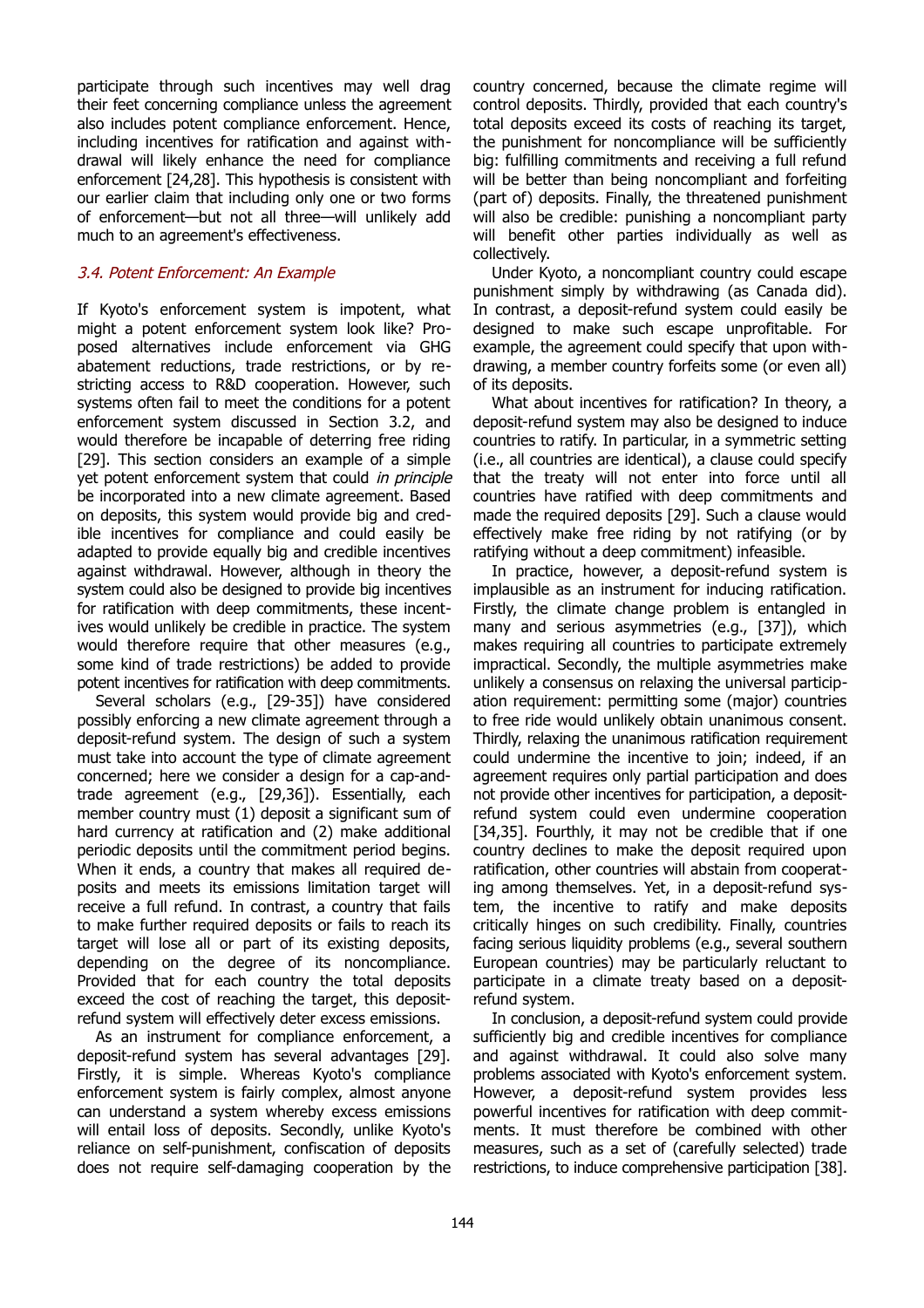An agreement with a deposit-refund system would also have to overcome other challenges. Member countries would face uncertainty concerning the size of the required deposits. They must ensure that the risk of deposits being lost be no bigger than the corresponding risk for alternative investments. Some countries (such as Norway) may be able to pay the deposits; countries with severe liquidity problems may not be able to pay them, at least not until the financial crisis ends.

These and other practical challenges may or may not have practical solutions; however, for the sake of argument, let us assume that they are solvable or that someone conceives of potent enforcement that entails no unsolvable practical challenges. The question would still remain: is potent enforcement politically feasible?

### 3.5. Is Potent Enforcement Politically Feasible within the UNFCCC?

Decision rules, that is, the level of support required for collective decisions, are a key determinant of political feasibility [39]. Climate negotiations take place within the UNFCCC, which operates under consensus rules. These decision rules give veto power to the most reluctant countries. The consensus requirement is not always taken literally. At the 18th Conference of the Parties (COP-18) in Doha in 2012, for instance, protests from Russia, Ukraine, Belarus, and Kazakhstan were ignored when the Doha decisions were adopted (see, e.g., [40]). However, such occasional "liberal" implementation of the consensus principle does not solve the problem of giving veto power to the most reluctant countries; at best, such implementation might postpone it.

Countries that are generally negative towards a deep agreement will likely oppose potent incentives for ratification and potent incentives against withdrawal. Countries *uncertain* about their own willingness or ability to implement their commitments will likely oppose potent enforcement of compliance. Furthermore, the deeper the commitments, the larger the need for potent enforcement and the more likely that some countries will oppose such enforcement [11]. As long as some of the UNFCCC's 195 parties are unprepared to consent to deep commitments and/or potent enforcement, a climate agreement which includes all three types of enforcement required for an agreement to be effective is politically infeasible. For example, India is currently unprepared to consent to an agreement with deep commitments and potent enforcement, as illustrated by the following statement: "developing countries need not have a compliance regime even though the new treaty or Arrangement could apply to all Parties. This is because the targets of developing countries will need to continue to be voluntary" [41]. A climate agreement with deep commitments and potent enforcement mechanisms will therefore be politically infeasible if negotiated within the UNFCCC framework (or, for that matter, within any other global forum based on unanimity).

## **4. The Feasibility of an Indirectly Effective Climate Agreement**

We now turn to the prospects for an indirectly effective climate agreement. As noted above,  $CO<sub>2</sub>$ emissions are unevenly distributed among UNFCCC parties: fewer than 20 countries are responsible for more than 80% of global emissions [42]. Also, there is a principal difference between the three enforcement types. Clearly, all three will likely require unanimity among the negotiating parties. However, whereas incorporating incentives for compliance and against withdrawal will also require unanimity amongst the affected countries, incentives for ratification with deep commitments can be incorporated without requiring unanimity amongst affected countries ([43], p. 4). Thus, even if an effective all-party climate agreement with potent enforcement mechanisms is politically infeasible in the UNFCCC context, a gradual approach to establishing an effective all-party agreement might nevertheless be feasible.

A possible way to proceed could be as follows: first negotiate a deep agreement with incentives for compliance and against withdrawal amongst an initial coalition of willing key actors, and then elicit the participation of reluctant countries (i.e., countries that would not have consented to the agreement, had they participated in negotiating it) by incorporating incentives to ratify with deep commitments ([43], p. 4). Whether a country may be considered "key" in this context depends on two factors: the first is its share of global emissions, which reflects its significance in mitigating climate change. The second is its economic power, which reflects its capacity to implement measures that can effectively induce reluctant parties to participate. In climate negotiations, however, these features overlap in that the largest emitters also generally have very large economies.

In 2008, seven actors were responsible for 73% of global  $CO<sub>2</sub>$  emissions: China (23%), the United States (19%), the EU (13%), India (6%), Russia (6%), Japan (4%), and Canada (2%) [44]. Thus, a climate agreement that includes these seven would control a very large share of global emissions and have tremendous economic leverage. However, the number of key actors could be even further restricted to include only China and the United States. Between them, they account for 42% of global  $CO<sub>2</sub>$  emissions [43] and more than 30% of world GDP [45]. If they were to agree on deep commitments to reduce GHG emissions and on potent mechanisms to enforce compliance, they would likely have the economic strength to induce reluctant countries to join, for instance by implementing trade restrictions against nonparticipants. The question is: can they reach such an agreement?

Since 2005−2006, we have seen a development in China towards more ambitious domestic climate policies,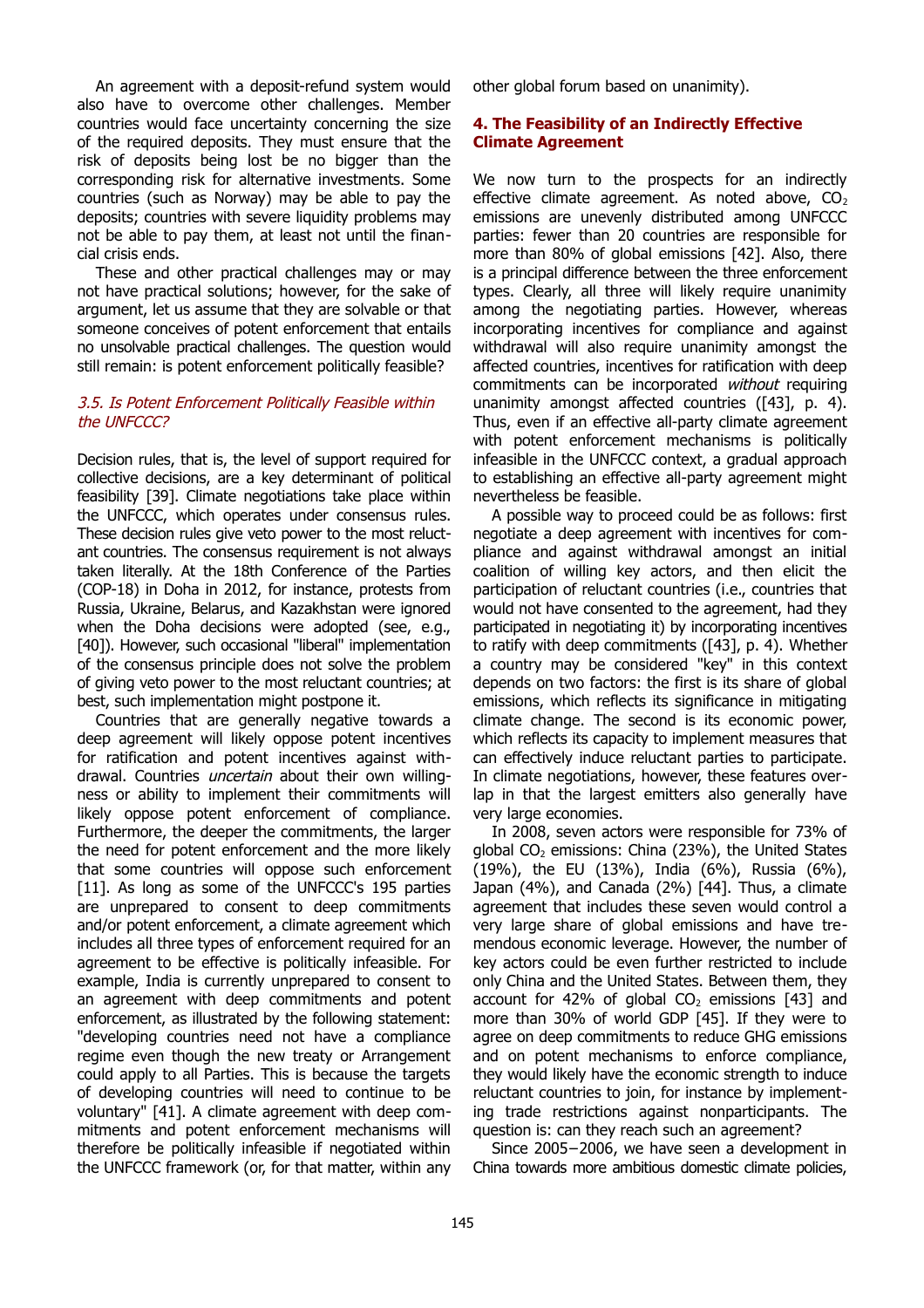including significant investments in renewable energy sources (solar, wind power, and hydroelectric power) and energy efficiency. China has also introduced a national resources tax that includes fossil energy resources [46]. Prior to the COP-15 in Copenhagen, China announced an unconditional national carbon intensity reduction target of 40−45% from its 2005 level by 2020 [47]. So far, however, these domestic developments have not translated into a more ambitious Chinese approach at the international level. Since the climate issue surfaced on the international agenda in the late 1980s, China has consistently argued that it will not commit to international GHG reduction targets until developed countries (notably the United States) demonstrate willingness and ability to reduce their GHG emissions. Whether domestic developments may evoke changes in China's future international position is difficult to assess. On the one hand, China increasingly recognizes its vulnerability to climate change, which implies a stronger interest in a potent international agreement to mitigate climate change. On the other hand, however, China's domestic climate measures also seem motivated by the government's effort to restructure China's economic model and may be beneficial in their own right [47]. Conrad thus suggests that for China, "strapping itself into the confines of an international climate framework including binding emission reductions…comes with great political risk" [47]. In the Copenhagen negotiations, China adopted its traditional position that the main responsibility for abating the climate problem lies with developed countries. This position was reiterated later. In a February 2012 joint statement, the BASIC group, which is the main coalition of large developing countries or "emerging economies" [48], stated: "developed countries must rise up to their historical responsibilities and take the lead in the fight against climate change…in accordance with the principles of equity and common but differentiated responsibilities and respective capabilities under the Convention" [49]. Equally important in this context is that China is opposed to any climate agreement negotiated outside the UNFCCC framework. In a position paper prior to COP-15 in Copenhagen in 2009, China stated, "the UNFCCC and its Kyoto Protocol constitute the basic framework and legal basis for international cooperation to address climate change" [50].

Even if China should be prepared to undertake substantial GHG emissions mitigation, however, it is unlikely that China would also be prepared to accept potent enforcement mechanisms. China's position is that developing countries (including China) should not be required to take on quantified emissions reduction commitments, but may voluntarily agree to "Nationally Appropriate Mitigation Actions" initiated by themselves, enabled through technological and financial transfers by developed countries, and exempt from any form of enforcement measures [51-53]. China's resistance to potent enforcement can in part be traced to concerns with preserving national sovereignty, and in part with

a general reluctance to incorporating potent enforcement unless prospects for compliance are certain [51]. Regarding enforcement of ratification, the BASIC countries, including China, "are concerned that unilateral trade restrictions (i.e., any type of trade restriction not agreed on unanimously by all UNFCCC parties) will distort international trade, thereby undermining economic development in developing countries" ([43], p. 15).

The United States, on the other hand, is reluctant to join an international climate agreement that does not include GHG emissions control targets for large developing countries (notably China). The United States accepted the principle of "common but differentiated responsibilities" adopted in the UNFCCC (Article 4.1), but it opposes a continued practice whereby countries (such as China) are exempted from GHG control measures, as the Senate's 1997 Byrd-Hagel Resolution made clear. It declares:

"the United States should not be a signatory to any protocol…which would…mandate new commitments to limit or reduce greenhouse gas emissions for the Annex I Parties [i.e., Developed Country Parties], unless the protocol…also mandates new specific scheduled commitments…for Developing Country Parties within the same compliance period..." [54].

China and India are currently responsible for almost 30% of global GHG emissions, and their emissions are increasing at a faster rate than those of any other country (see, e.g., [55]).

Furthermore, China is a main competitor to the United States in the global market, and there is widespread concern among U.S. decision-makers that U.S. GHG emissions reduction measures that are not reciprocated, particularly by China, will put U.S. industries at a competitive disadvantage [56,57]. GHG emissions regulations encounter strong domestic opposition in the United States. The U.S. Senate has rejected legislative proposals for domestic GHG control measures three times (2003, 2005, and 2008). In 2009, federal climate legislation was adopted by the U.S. House of Representatives, but the legislation was never put to a floor vote in the Senate and was thus never enacted as U.S. law.

This lack of federal climate legislation does not mean that there are no actions in the United States to reduce GHG emissions. For instance, following a 2007 Supreme Court decision permitting  $CO<sub>2</sub>$  regulations under the Clean Air Act, the Obama Administration instructed the U.S. Environmental Protection Agency (EPA) to develop and enforce  $CO<sub>2</sub>$  emissions regulations on both mobile (e.g., transportation) and permanent sources (e.g., coal-fired power plants). In addition, there are several climate initiatives taking place at state level. The most important is the Regional Greenhouse Gas Initiative (RGGI), an emissions trading system that includes a number of states in the northeastern region of the country [57,58]). Finally, since ca. 2006 we have seen a significant decline in U.S. energy-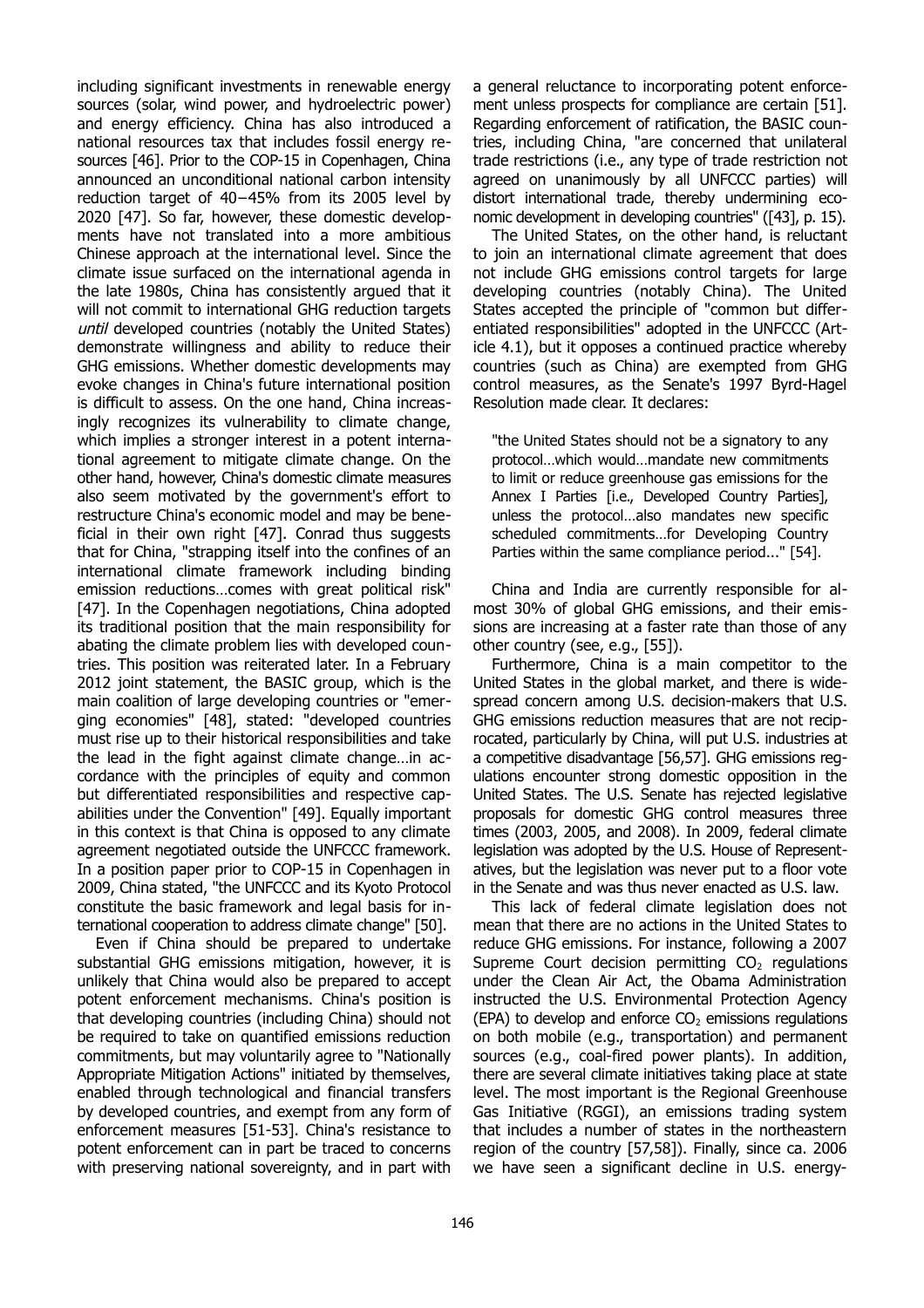related  $CO<sub>2</sub>$  emissions, a decline due to the shift from coal to gas following from the tremendous increase of shale gas in the U.S. energy mix for electricity production (e.g., see [59]). The national and sub-national initiatives, however, will unlikely generate the required scope of emissions reductions. Moreover, there is currently limited political support for policy measures to ensure a permanent transition from coal to gas in U.S. electricity generation, such as a carbon tax or a similar policy measure [60]. The long-term effect of the U.S. "shale gas revolution" is thus uncertain. None of these initiatives and developments, therefore, ensures the legislative foundation required for U.S. ratification of a new climate agreement.

Were the United States to sign and ratify an agreement to reduce GHG emissions, however, U.S. commitments incorporated in the agreement would become part of "the supreme law of the land" and would thus be subject to the same strict compliance regime that governs all federal U.S. legislation (e.g., see [61,62]). In the United States, therefore, compliance is already enforced in the federal judicial system. The United States thus often supports strong international mechanisms to enforce compliance and to make sure its international counterparts face similar provisions. For instance, in the negotiations over Kyoto's compliance system, the United States consistently supported strong enforcement ([63], pp. 24–26).

The United States also supports enforcement of ratification. In the domestic debate on GHG control measures, legislative proposals have invariably included measures that could be used to sanction nonparticipation, usually in the form of some kind of border tax. In the United States, therefore, it is not enforcement mechanisms that generate opposition, but rather GHG control measures.

Given the major positions China and the United States occupy in the world economy, a climate agreement in which neither or just one of these key actors participates with deep commitments would not satisfy our requirements of an effective agreement. The United States and China, however, have been locked in a relationship of mutually incompatible positions at least since the late 1990s. China is not prepared to accept deep international GHG commitments until developed countries, particularly the United States, take on such commitments. The United States, on the other hand, is not prepared to take on international GHG reduction commitments unless major developing countries, such as China, do so. Given these key actors' dominant economies and their political positions on the climate problem, even an indirect (gradual) approach to establishing an international climate agreement with deep commitments and potent enforcement would likely be politically infeasible.

## **5. Conclusions**

More than two decades of climate change negotiations

have produced a series of climate agreements. Nevertheless, the negotiations have been largely unsuccessful, because none of these agreements has contributed much to solving the climate change problem. We argue that one should not expect *future* climate change negotiations to directly or indirectly produce an effective agreement either. An argument consisting of four main elements supports this conclusion.

Firstly, an ambitious agreement will likely entail very strong incentives for free riding. In particular, these incentives will be much stronger for an ambitious future climate agreement than the corresponding incentives for free riding in past, less ambitious climate agreements (Kyoto). They will also be much stronger than the incentives for free riding in ambitious IEAs in other issue areas (e.g., Montreal).

Secondly, curbing these strong incentives for free riding will require three types of potent enforcement: incentives to ensure that all major countries ratify with deep commitments, incentives to ensure that ratifiers with deep commitments do not withdraw, and incentives to ensure that ratifiers with deep commitments comply with them.

Thirdly, adoption of such three-fold potent enforcement will almost certainly be politically infeasible within the UNFCCC, which operates under consensus rules that grant veto power to the most reluctant countries. Countries that are generally negative to an agreement will likely oppose potent incentives for ratification with deep commitments as well as potent incentives against withdrawal. Moreover, countries willing to participate with deep commitments but uncertain about their own willingness or ability to implement these commitments will likely oppose potent enforcement of compliance. The larger the incentives for free riding (the deeper the commitments), the larger the need for potent enforcement and the more likely that some countries will oppose such enforcement. Thus, while we agree with Barrett [17,20] that potent enforcement is essential for an effective climate agreement, we are perhaps even less optimistic than he is concerning the likelihood that it will be feasible to incorporate potent enforcement measures in a future climate agreement.

Finally, a gradual approach that aims to reach an effective agreement indirectly and that is based on a more limited set of negotiating parties *outside* the UNFCCC, will be unlikely to succeed either. While such a process may have some advantages in principle, a successful outcome requires participation by both China and the United States. Unless they can somehow join forces, negotiations will be no more likely to succeed outside the UNFCCC than inside it.

The conclusion that global negotiations are likely to fail is not new. Scholars and environmentalists alike regard global negotiations as likely to fail. For example, David Victor argues that climate diplomacy has yielded "the illusion of action but not much impact on the underlying problem" [37] and David Roberts argues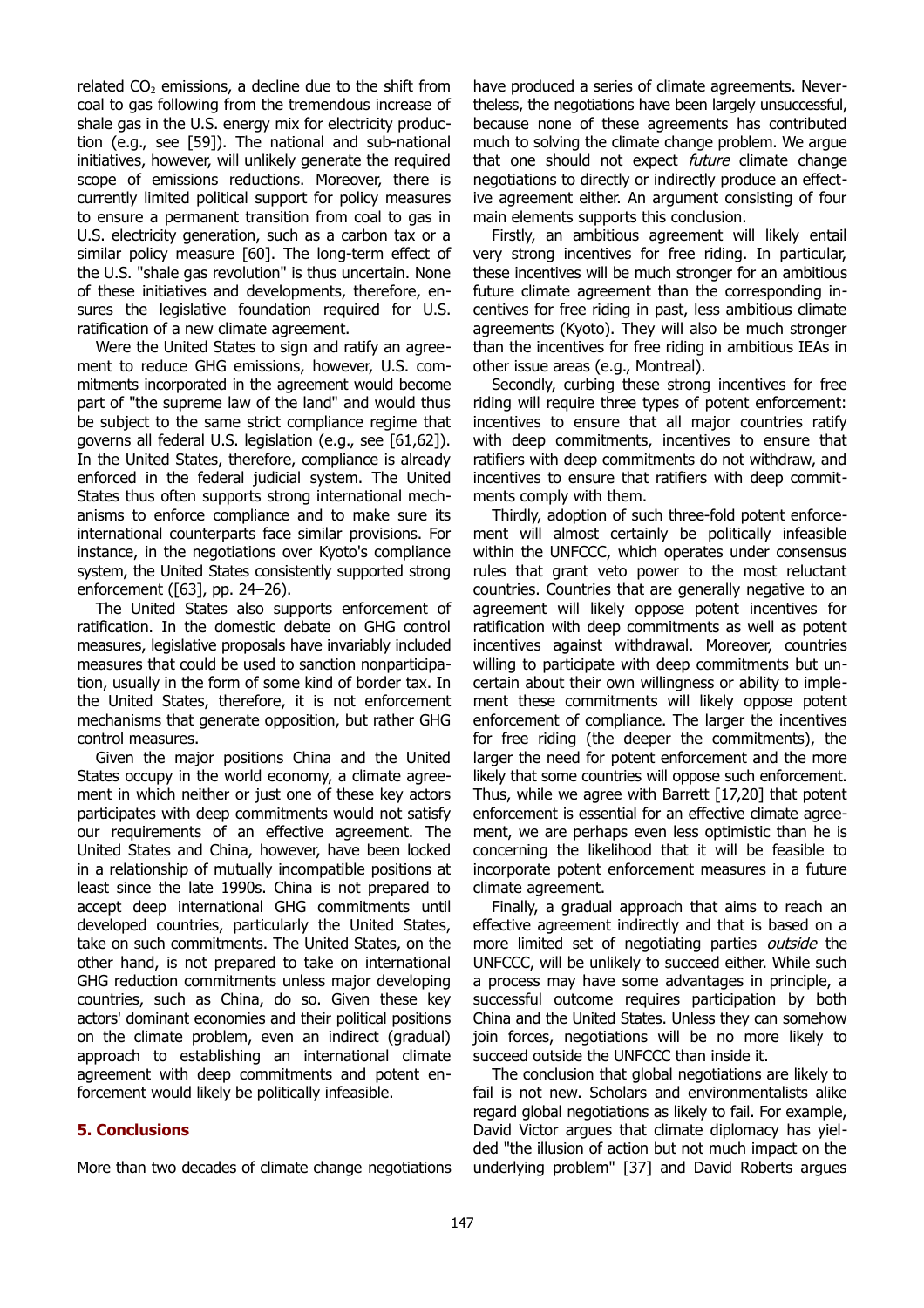that "the notion that smaller groups than the UNFCCC are needed for serious climate negotiations is now practically conventional wisdom in developed countries" [64]. However, our analysis differs from theirs in at least two respects. Firstly, unlike Victor and Roberts, we argue that a more gradual approach is also likely to fail. Secondly, unlike them, we emphasize that potent enforcement is not only required to make a climate agreement effective, but also highly unlikely to be politically feasible.

Readers will likely consider our conclusions as depressing news. However, in our view it is better to adjust the expectations of (and perhaps even the goal of) the climate change negotiations than to continue

#### **References and Notes**

1. PBL Netherlands Environment Assessment Agency. Long-term trend in global CO2 emissions; 2011 report. Available from: http://www.pbl.nl/en/pu blications/2011/long-term-trend-in-global-co2-emissio ns-2011-report (accessed on 7 May 2013).

2. Bäckstrand studies a similar question (using a very different approach). See: Bäckstrand K. Kan klimathotet avvärjas genom internationella förhandlingar? In: Bennich-Björkman L, editor. Statsvetenskapens frågor. Stockholm, Sweden: Studentliteratur; 2013. pp. 243−253.

3. Hovi J, Sprinz DF, Bang G. Why the United States did not become a party to the Kyoto Protocol: German, Norwegian and US perspectives. European Journal of European Relations. 2012;18(1):129−150.

4. We ignore the possibility of a long series of agreements, each of which reduces global emissions only slightly. This possibility would likely work too slowly to have any chance of avoiding dangerous climate change.

5. United Nations Framework Convention on Climate Change. Available from:http://unfccc.int/resourc e/docs/cop1/07a01.pdf (accessed on 5 August 2013).

6. Edwards PN, Schneider SH. Self-governance and peer review in science-for-policy: The case of the IPCC Second Assessment Report. In: Miller CA, Edwards PN, editors. Changing the Atmosphere: Expert Knowledge and Environmental Governance. Cambridge, MA, USA: MIT Press; 2001. pp. 219–246.

7. For excellent accounts of the expectations to, and the outcome of, the 2009 Copenhagen meeting, see: Kulovesi K, Gutiérrez M. Climate change negotiations update: Process and prospects for a Copenhagen agreed outcome. Review of European Community and International Environmental Law. 2009;18(3):229−243 and Dimitrov RS. Inside UN climate change negotiations. Review of Policy Research. 2010;27(6):795−821.

8. How long it takes before climate mitigation takes effect depends in part on the composition of gases that are reduced. Whereas some GHGs have atmospheric lifetimes of several hundred years (and thus will continue to affect the global climate several hundred years after their emission), other GHGs have

upholding an illusion that ambitious goals will be achieved eventually, when such goals are in fact politically infeasible. Only by developing a realistic view of the process and its prospects can we hope to get the best out of it.

#### **Acknowledgments**

We are indebted to two anonymous reviewers for many helpful comments and to Frank Azevedo for excellent editorial assistance. Aakre and Hovi gratefully acknowledge financial support from the Research Council of Norway through grant no. 185508 (Aakre) and grant no. 20971/E20 for CICEP (Hovi).

shorter atmospheric lifetimes. But a time lag of at least several decades between costs and effects of GHG emissions reductions is likely (e.g., see [65]).

9. EurActiv. EU summit set to turn climate agenda upside down; 22 May 2013. Available from: http:// www.euractiv.com/energy/energy-council-set-turn-euclima-news-519883?utm\_source=EurActiv%20Newsle tter&utm\_campaign=ec7702722f-newsletter\_energy& utm\_medium=email&utm\_term=0\_bab5f0ea4e-ec770 2722f-245302445 (accessed on 29 July 2013).

10.Statement by Minister Kent, issued by Environment Canada; 12 December 2011. Available from: http://www.ec.gc.ca/default.asp?lang=En&n=FFE36B 6D-1&news=6B04014B-54FC-4739-B22C-F9CD9A8408 00 (accessed on 13 February 2013).

11.Hovi J, Sprinz DF, Underdal A. Implementing long-term climate policy: Time inconsistency, domestic politics, international anarchy. Global Environmental Politics. 2009;9(3):20–39.

12.We do not imply that the different types of free riding listed here are equivalent from a moral viewpoint. Rather, we use "free rider" as a technical term that covers any country benefiting from, but not contributing to, the effort to reduce global GHG emissions.

13.In the UNFCCC, the parties that have taken on the commitments defined in Article 4.2 are listed in Annex I of the Convention and are thus often referred to as Annex I countries.

14.UNEP. Global green new deal. United Nations Environment Program; 2009. Available from: http:// www.unep.org/pdf/G20\_policy\_brief\_Final.pdf (accessed on 31 May 2013).

15.Downs GW, Rocke DM, Barsoom PN. Is the good news about compliance good news about cooperation? International Organization. 1996;50(3):379–406.

16.Examples of IEAs in which participants have committed to little more than business as usual include the Basel Convention (e.g., see [66]), the Helsinki Protocol (e.g., see [67]), the Kyoto Protocol (e.g., see [68]) and the Oslo Protocol (e.g., see [69]).

17. Barrett S. Environment and Statecraft: The Strategy of Environmental Treaty-Making. Oxford, UK: Oxford University Press; 2003.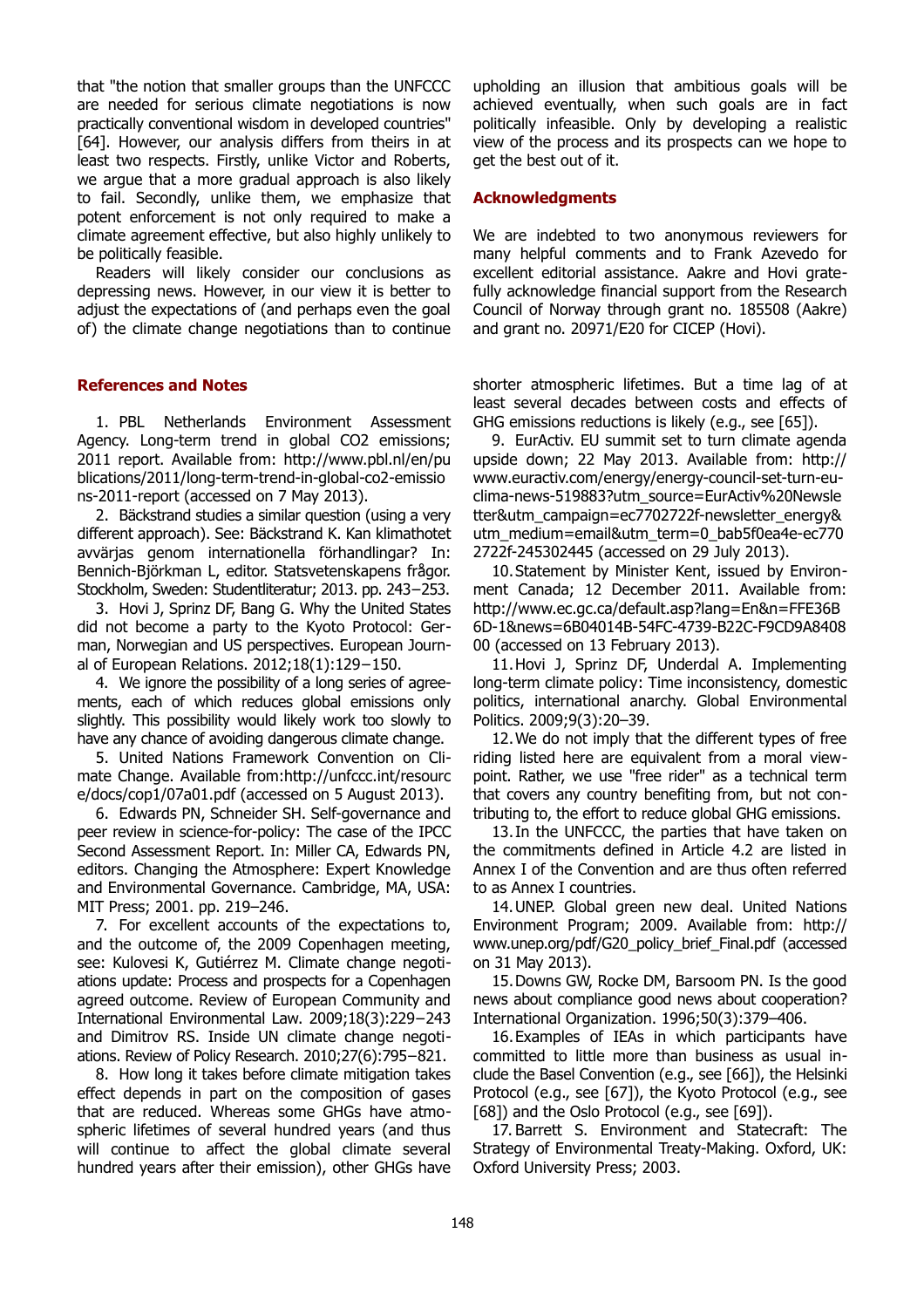18.Breitmeier H, Young OR, Zürn M. Analyzing International Environmental Regimes. From Case Study to Database. Cambridge, MA, USA: MIT Press; 2006.

19.A focus on benefits as well as costs seems to reflect the reality of climate change negotiations. See Dimitrov R. The politics of persuasion: U.N. climate change negotiations. In: Dauvergne P, editor. Handbook of Global Environmental Politics. Cheltenham, UK: Edward Elgar; 2012. pp. 72−86.

20.Barrett S. Climate treaties and the imperative of enforcement. Oxford Review of Economic Policy. 2008; 24(2):239–258.

21.Bodansky D. The Art and Craft of International Environmental Law. Cambridge, MA, USA: Harvard University Press; 2009.

22.Grundig F, Hovi J, Underdal A, Aakre S. Selfenforcing peace and environmental agreements. International Studies Review. 2012;14(4):522−540.

23.Walsh NP. Russian vote saves Kyoto protocol. The Guardian; 2004. Available from: http://www.guar dian.co.uk/world/2004/oct/23/society.russia (accessed on 31 May 2013).

24.Aakre S, Hovi J. Emission trading: Participation enforcement determines the need for compliance enforcement. European Union Politics. 2010;11(3):427– 445.

25.Because IEAs with voluntary participation are likely to display high compliance levels, a constructivist theorist might argue that one should look for sources of potential voluntary cooperation on climate change mitigation, based on principles rather than interests. While we agree that principles may also be important in motivating countries' behavior, it seems plausible to assume that their motivating force would likely be stronger, the lower the costs of compliance. In issue areas such as climate change, participating in and complying with an IEA might entail substantial adverse economic effects and only limited positive environmental effects. Self-interest might therefore strongly tempt countries to free ride one way or the other. Potent enforcement will be required to restructure such free-rider incentives.

26.Haita C. The state of compliance in the Kyoto Protocol. ICCG Reflection No. 12/2012. Available from: http://www.iccgov.org/FilePagineStatiche/Files/Publica tions/Reflections/12\_Reflection\_December\_2012.pdf

(accessed on 28 May 2013). These countries were, in decreasing order of excess emissions, Luxembourg, Austria, Iceland, New Zealand, Australia, Liechtenstein, Spain, Denmark, Switzerland, Slovenia, Norway, Italy, Japan, Netherlands, and Ireland.

27. Unfortunately, although the first commitment period ended on 31 December 2012, and the additional grace period of 100 days available for credit acquisition ended in April 2013, the final data on compliance are not yet available at the time of writing.

28.Aakre S, Helland L, Hovi J. What types of enforcement matter? An experimental study. Unpublished working paper; 2013.

29.Hovi J, Greaker M, Hagem C, Holtsmark B. A credible compliance enforcement system for the climate regime. Climate Policy. 2012;12(6):741–754.

30.Gersbach H. A new way to address climate change: A global refunding system. The Economist's Voice. 2008;5(4):1–4.

31.Finus M. The enforcement mechanisms of the Kyoto Protocol: Flawed or promising concepts? Letters in Spatial and Resource Sciences. 2008;1(1):13–25.

32.Gerber A, Wichardt PC. Providing public goods in the absence of strong institutions. Journal of Public Economics. 2009;93(3–4):429–439.

33.Gersbach H, Winkler R. Global refunding and climate change. Journal of Economic Dynamics and Control. 2012;36(11):1775–1795.

34.McEvoy DM. Enforcing Compliance with international environmental agreements using a depositrefund system. International Environmental Agreements; Forthcoming.

35.Cherry TL, McEvoy DM. Enforcing compliance with environmental agreements in the absence of strong institutions: An experimental analysis. Environmental and Resource Economics. 2013;54(1):63–77.

36.A design for an agreement based on carbon emission taxes is analyzed by Gersbach and Winkler [33].

37. Victor DG. Global Warming Gridlock. Cambridge, MA, USA: Cambridge University Press; 2011.

38.Many scholars have warned that using trade restrictions to induce participation (or compliance) in a future climate treaty could damage the international trade system. This issue is too big to be considered here.

39.Skodvin T, Gullberg AT, Aakre S. Target-group influence and political feasibility: The case of climate policy design in Europe. Journal of European Public Policy. 2010;17(6):854–873.

40.Korppo A. The Doha dead end? Transition economies and the new Kyoto Rules. FNI Climate Policy Perspectives 9. Oslo, Norway: The Fridtjof Nansen Institute; 2013.

41.Indian Ministry of Environment and Forests. Frequently asked questions on India and the Durban Platform. Available from: http://moef.nic.in/modules/o thers/?f=durban-faqs (accessed on 28 May 2013).

42.United Nations Statistics Division. Millennium development goals indicators: Carbon dioxide emissions 1990–2009. Available from: http://mdgs.un. org/unsd/mdg/SeriesDetail.aspx?srid=749 (accessed on 29 April 2013).

43.Aakre S. The political feasibility of potent enforcement in a post-2012 climate agreement. Unpublished working paper; 2013.

44.U.S. Environmental Protection Agency. Global Greenhouse Gas Emissions Data. Available from: http://www.epa.gov/climatechange/ghgemissions/glo bal.html (accessed on 29 April 2013).

45.The GDP estimate is based on 2011 data from the United Nations Statistics Division. Available from: http://en.wikipedia.org/wiki/List\_of\_countries\_by\_GDP \_(nominal) (accessed on 29 April 2013).